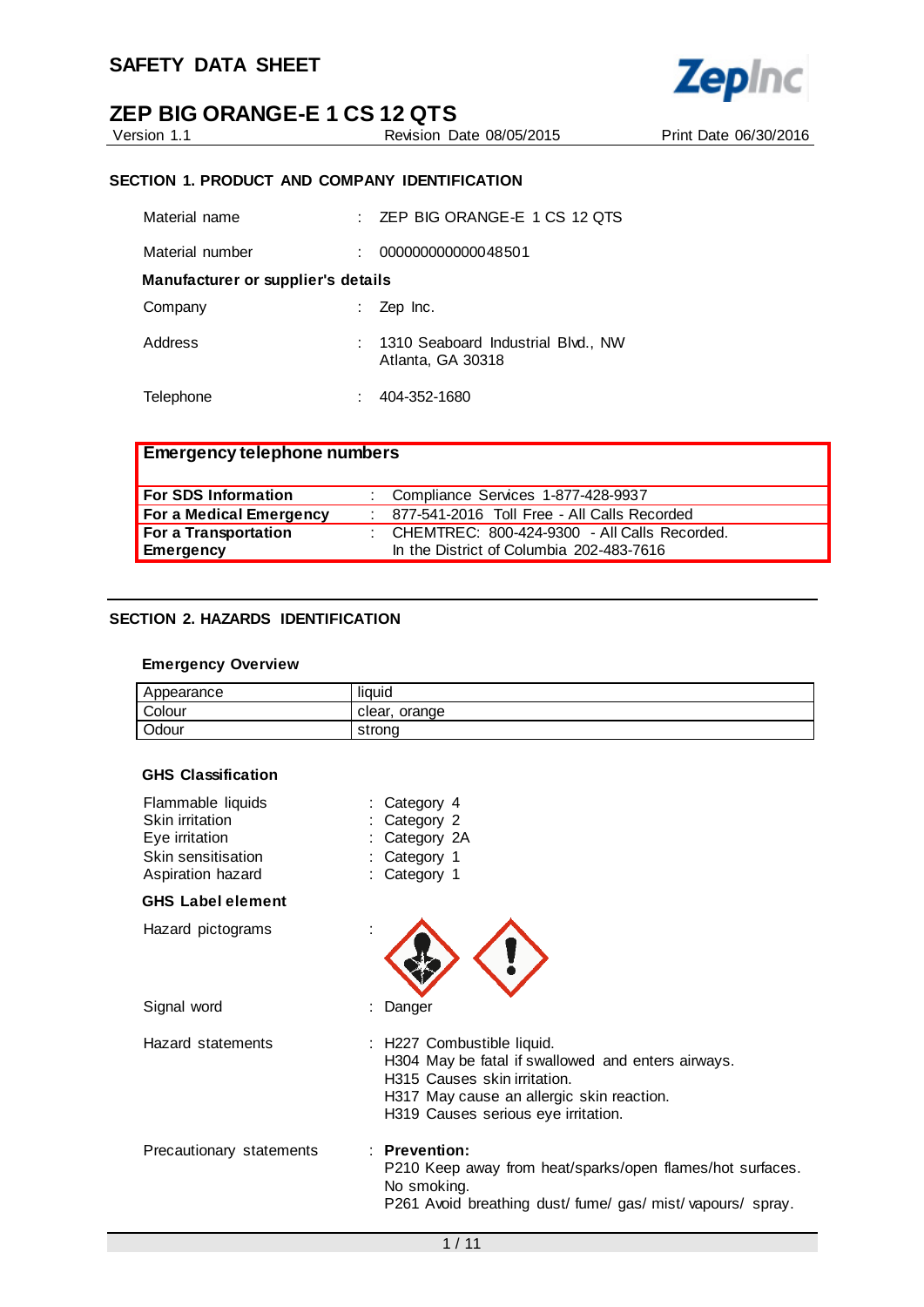

| Version 1.1                     | Revision Date 08/05/2015                                                                                                                                                                                                                                                                                                                                                                                                                                                                                                                                                                                                                                                                                                                                                                                                                                                                                                                                                                                                                                                                   | Print Date 06/30/2016 |  |  |  |
|---------------------------------|--------------------------------------------------------------------------------------------------------------------------------------------------------------------------------------------------------------------------------------------------------------------------------------------------------------------------------------------------------------------------------------------------------------------------------------------------------------------------------------------------------------------------------------------------------------------------------------------------------------------------------------------------------------------------------------------------------------------------------------------------------------------------------------------------------------------------------------------------------------------------------------------------------------------------------------------------------------------------------------------------------------------------------------------------------------------------------------------|-----------------------|--|--|--|
|                                 | P264 Wash skin thoroughly after handling.<br>P272 Contaminated work clothing should not be allowed out of<br>the workplace.<br>P280 Wear protective gloves/ eye protection/ face protection.<br>Response:<br>P301 + P310 IF SWALLOWED: Immediately call a POISON<br>CENTER or doctor/ physician.<br>P302 + P352 IF ON SKIN: Wash with plenty of soap and water.<br>P305 + P351 + P338 IF IN EYES: Rinse cautiously with water<br>for several minutes. Remove contact lenses, if present and<br>easy to do. Continue rinsing.<br>P331 Do NOT induce vomiting.<br>P333 + P313 If skin irritation or rash occurs: Get medical<br>advice/ attention.<br>P337 + P313 If eye irritation persists: Get medical advice/<br>attention.<br>P362 Take off contaminated clothing and wash before reuse.<br>P370 + P378 In case of fire: Use dry sand, dry chemical or<br>alcohol-resistant foam for extinction.<br>Storage:<br>P403 + P235 Store in a well-ventilated place. Keep cool.<br>P405 Store locked up.<br>Disposal:<br>Dispose of contents/container in accordance with local<br>regulation. |                       |  |  |  |
| <b>Potential Health Effects</b> |                                                                                                                                                                                                                                                                                                                                                                                                                                                                                                                                                                                                                                                                                                                                                                                                                                                                                                                                                                                                                                                                                            |                       |  |  |  |
| Carcinogenicity:                |                                                                                                                                                                                                                                                                                                                                                                                                                                                                                                                                                                                                                                                                                                                                                                                                                                                                                                                                                                                                                                                                                            |                       |  |  |  |
| <b>IARC</b>                     | No component of this product present at levels greater than or<br>equal to 0.1% is identified as probable, possible or confirmed<br>human carcinogen by IARC.                                                                                                                                                                                                                                                                                                                                                                                                                                                                                                                                                                                                                                                                                                                                                                                                                                                                                                                              |                       |  |  |  |
| <b>ACGIH</b>                    | No component of this product present at levels greater than or<br>equal to 0.1% is identified as a carcinogen or potential<br>carcinogen by ACGIH.                                                                                                                                                                                                                                                                                                                                                                                                                                                                                                                                                                                                                                                                                                                                                                                                                                                                                                                                         |                       |  |  |  |
| OSHA                            | No component of this product present at levels greater than or<br>equal to 0.1% is identified as a carcinogen or potential<br>carcinogen by OSHA.                                                                                                                                                                                                                                                                                                                                                                                                                                                                                                                                                                                                                                                                                                                                                                                                                                                                                                                                          |                       |  |  |  |
| <b>NTP</b>                      | No component of this product present at levels greater than or<br>equal to 0.1% is identified as a known or anticipated carcinogen<br>by NTP.                                                                                                                                                                                                                                                                                                                                                                                                                                                                                                                                                                                                                                                                                                                                                                                                                                                                                                                                              |                       |  |  |  |

### **SECTION 3. COMPOSITION/INFORMATION ON INGREDIENTS**

Substance / Mixture : Mixture

#### **Hazardous components**

| l Chemical Name                             | CAS-No.     | Concentration [%]    |
|---------------------------------------------|-------------|----------------------|
| Distillates (petroleum), hydrotreated light | 64742-47-8  | $\vert$ >= 50 - < 70 |
| Citrus, ext.                                | 94266-47-4  | $\vert$ >= 30 - < 50 |
| 4-Nonylphenol branched, ethoxylated         | 127087-87-0 | $ >= 1 - < 5$        |
| Nonylphenol, ethoxylated                    | 9016-45-9   | $ >= 1 - < 5$        |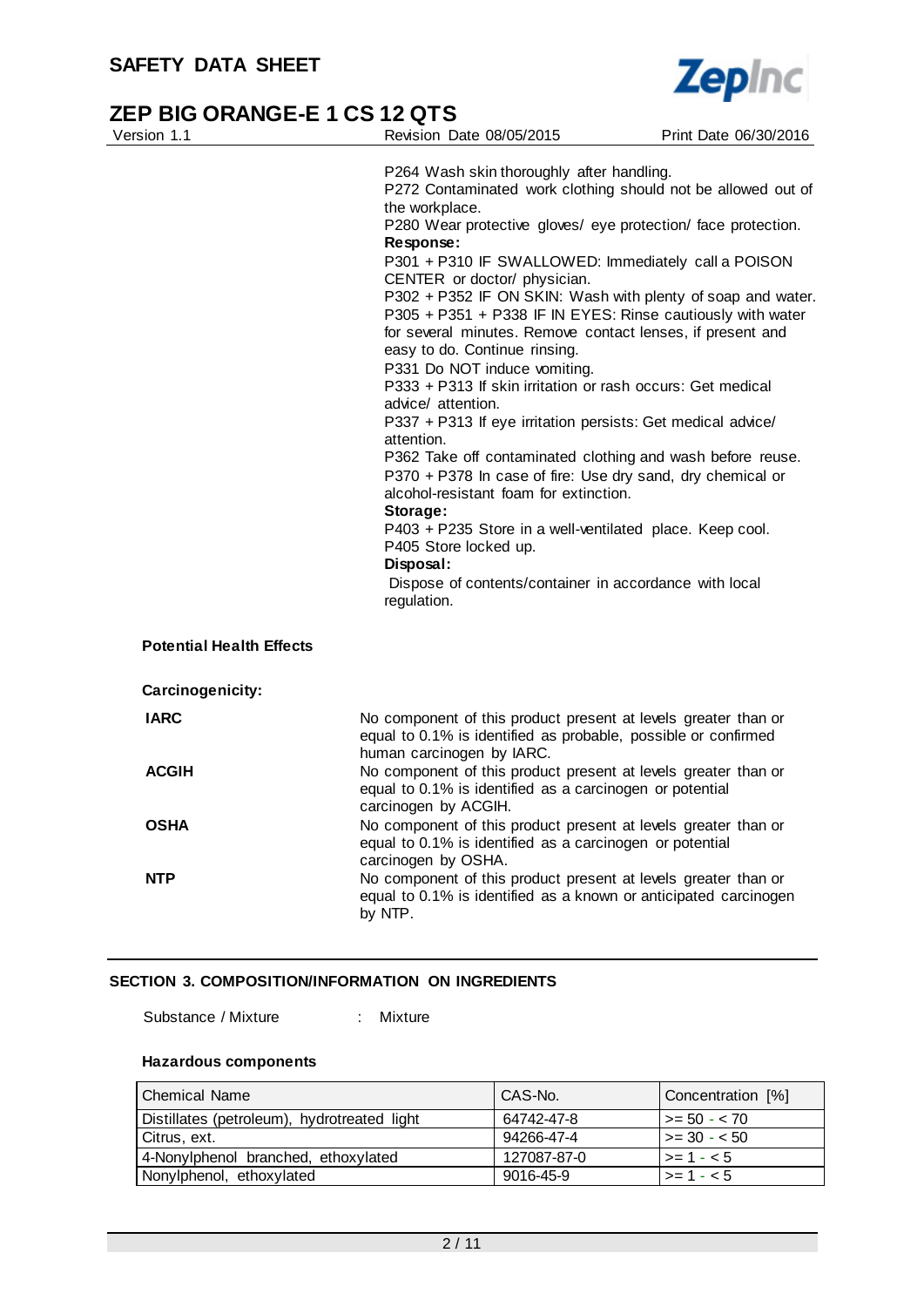



Version 1.1 Revision Date 08/05/2015 Print Date 06/30/2016

**Zepinc** 

#### **SECTION 4. FIRST AID MEASURES**

| General advice          | : Move out of dangerous area.<br>Show this safety data sheet to the doctor in attendance.<br>Symptoms of poisoning may appear several hours later.<br>Do not leave the victim unattended.                                                                                                                          |
|-------------------------|--------------------------------------------------------------------------------------------------------------------------------------------------------------------------------------------------------------------------------------------------------------------------------------------------------------------|
| If inhaled              | : If unconscious place in recovery position and seek medical<br>advice.<br>If symptoms persist, call a physician.                                                                                                                                                                                                  |
| In case of skin contact | : If skin irritation persists, call a physician.<br>If on skin, rinse well with water.<br>If on clothes, remove clothes.                                                                                                                                                                                           |
| In case of eye contact  | : Immediately flush eye(s) with plenty of water.<br>Remove contact lenses.<br>Protect unharmed eye.<br>Keep eye wide open while rinsing.<br>If eye irritation persists, consult a specialist.                                                                                                                      |
| If swallowed            | : Clean mouth with water and drink afterwards plenty of water.<br>Keep respiratory tract clear.<br>Do NOT induce vomiting.<br>Do not give milk or alcoholic beverages.<br>Never give anything by mouth to an unconscious person.<br>If symptoms persist, call a physician.<br>Take victim immediately to hospital. |

#### **SECTION 5. FIREFIGHTING MEASURES**

| Suitable extinguishing media            | : Dry chemical<br>Water spray<br>Foam                                                                                                                                                                                                                                                                                              |
|-----------------------------------------|------------------------------------------------------------------------------------------------------------------------------------------------------------------------------------------------------------------------------------------------------------------------------------------------------------------------------------|
| Unsuitable extinguishing<br>media       | : High volume water jet                                                                                                                                                                                                                                                                                                            |
| Specific hazards during<br>firefighting | : Do not allow run-off from fire fighting to enter drains or water<br>courses.                                                                                                                                                                                                                                                     |
| Hazardous combustion<br>products        | : Carbon dioxide (CO2)<br>Carbon monoxide<br>Smoke                                                                                                                                                                                                                                                                                 |
| Specific extinguishing<br>methods       | Use extinguishing measures that are appropriate to local<br>circumstances and the surrounding environment.                                                                                                                                                                                                                         |
| Further information                     | : Fire residues and contaminated fire extinguishing water must<br>be disposed of in accordance with local regulations.<br>Collect contaminated fire extinguishing water separately. This<br>must not be discharged into drains.<br>For safety reasons in case of fire, cans should be stored<br>separately in closed containments. |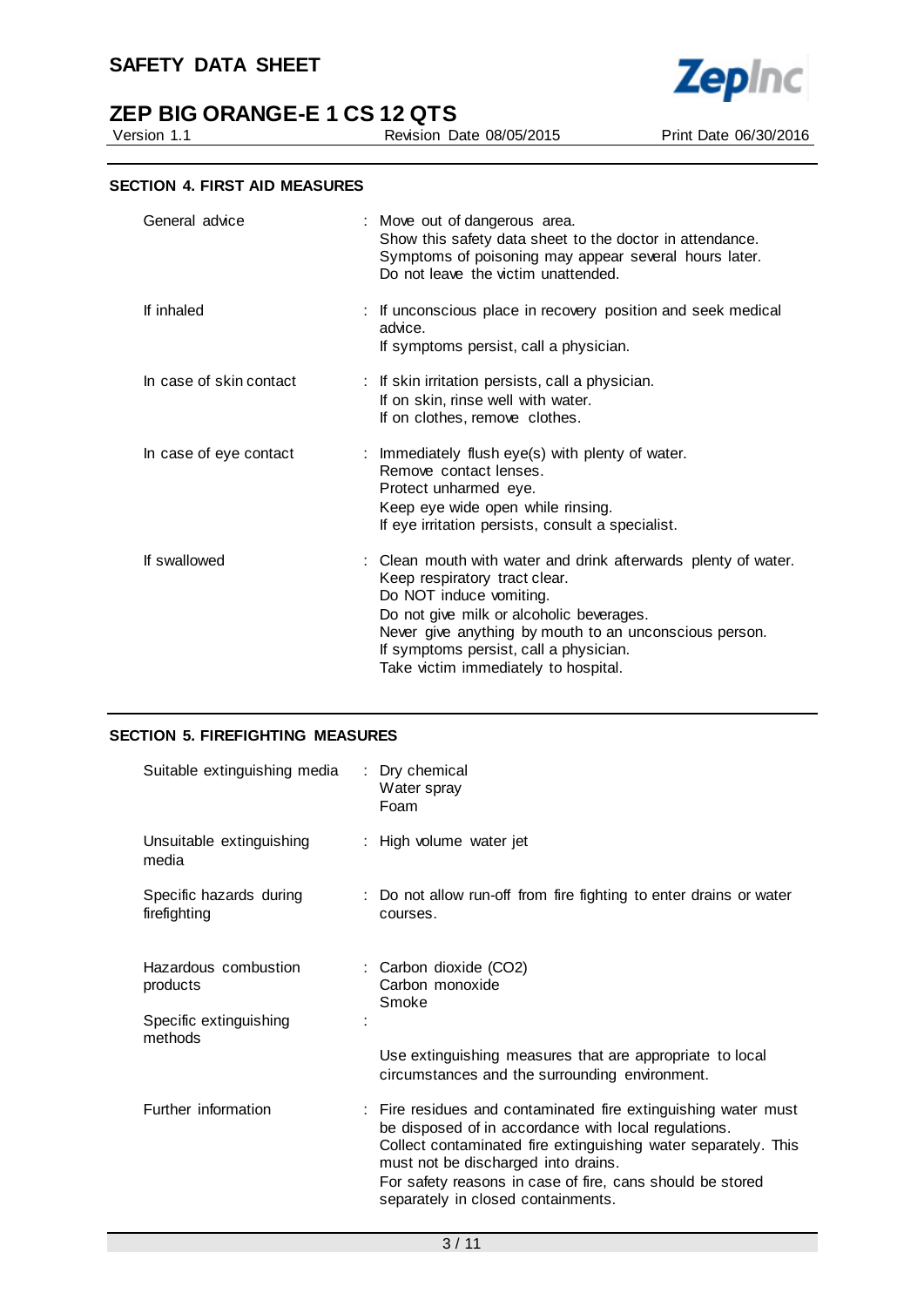

| Version 1.1                                      | Revision Date 08/05/2015                                                    | Print Date 06/30/2016 |
|--------------------------------------------------|-----------------------------------------------------------------------------|-----------------------|
|                                                  | Use a water spray to cool fully closed containers.                          |                       |
| Special protective equipment<br>for firefighters | : Wear self-contained breathing apparatus for firefighting if<br>necessary. |                       |

#### **SECTION 6. ACCIDENTAL RELEASE MEASURES**

| Personal precautions,<br>protective equipment and<br>emergency procedures | : Use personal protective equipment.<br>Ensure adequate ventilation.<br>Remove all sources of ignition.<br>Evacuate personnel to safe areas.<br>Material can create slippery conditions.                                                 |
|---------------------------------------------------------------------------|------------------------------------------------------------------------------------------------------------------------------------------------------------------------------------------------------------------------------------------|
| Environmental precautions                                                 | : Prevent product from entering drains.<br>Prevent further leakage or spillage if safe to do so.<br>If the product contaminates rivers and lakes or drains inform<br>respective authorities.                                             |
| Methods and materials for<br>containment and cleaning up                  | : Keep in suitable, closed containers for disposal.<br>Clean contaminated floors and objects thoroughly while<br>observing environmental regulations.                                                                                    |
|                                                                           | Contain spillage, and then collect with non-combustible<br>absorbent material, (e.g. sand, earth, diatomaceous earth,<br>vermiculite) and place in container for disposal according to<br>local / national regulations (see section 13). |

#### **SECTION 7. HANDLING AND STORAGE**

| Advice on safe handling     | : Avoid formation of aerosol.<br>Do not breathe vapours/dust.<br>Avoid exposure - obtain special instructions before use.<br>Avoid contact with skin and eyes.<br>For personal protection see section 8.<br>Smoking, eating and drinking should be prohibited in the<br>application area.<br>Provide sufficient air exchange and/or exhaust in work rooms.<br>Dispose of rinse water in accordance with local and national<br>regulations.<br>Persons susceptible to skin sensitisation problems or asthma,<br>allergies, chronic or recurrent respiratory disease should not<br>be employed in any process in which this mixture is being<br>used. |
|-----------------------------|-----------------------------------------------------------------------------------------------------------------------------------------------------------------------------------------------------------------------------------------------------------------------------------------------------------------------------------------------------------------------------------------------------------------------------------------------------------------------------------------------------------------------------------------------------------------------------------------------------------------------------------------------------|
| Conditions for safe storage | : No smoking.<br>Keep container tightly closed in a dry and well-ventilated<br>place.<br>Containers which are opened must be carefully resealed and<br>kept upright to prevent leakage.<br>Observe label precautions.<br>Electrical installations / working materials must comply with<br>the technological safety standards.                                                                                                                                                                                                                                                                                                                       |
| Materials to avoid          | : Keep away from oxidizing agents and strongly acid or alkaline                                                                                                                                                                                                                                                                                                                                                                                                                                                                                                                                                                                     |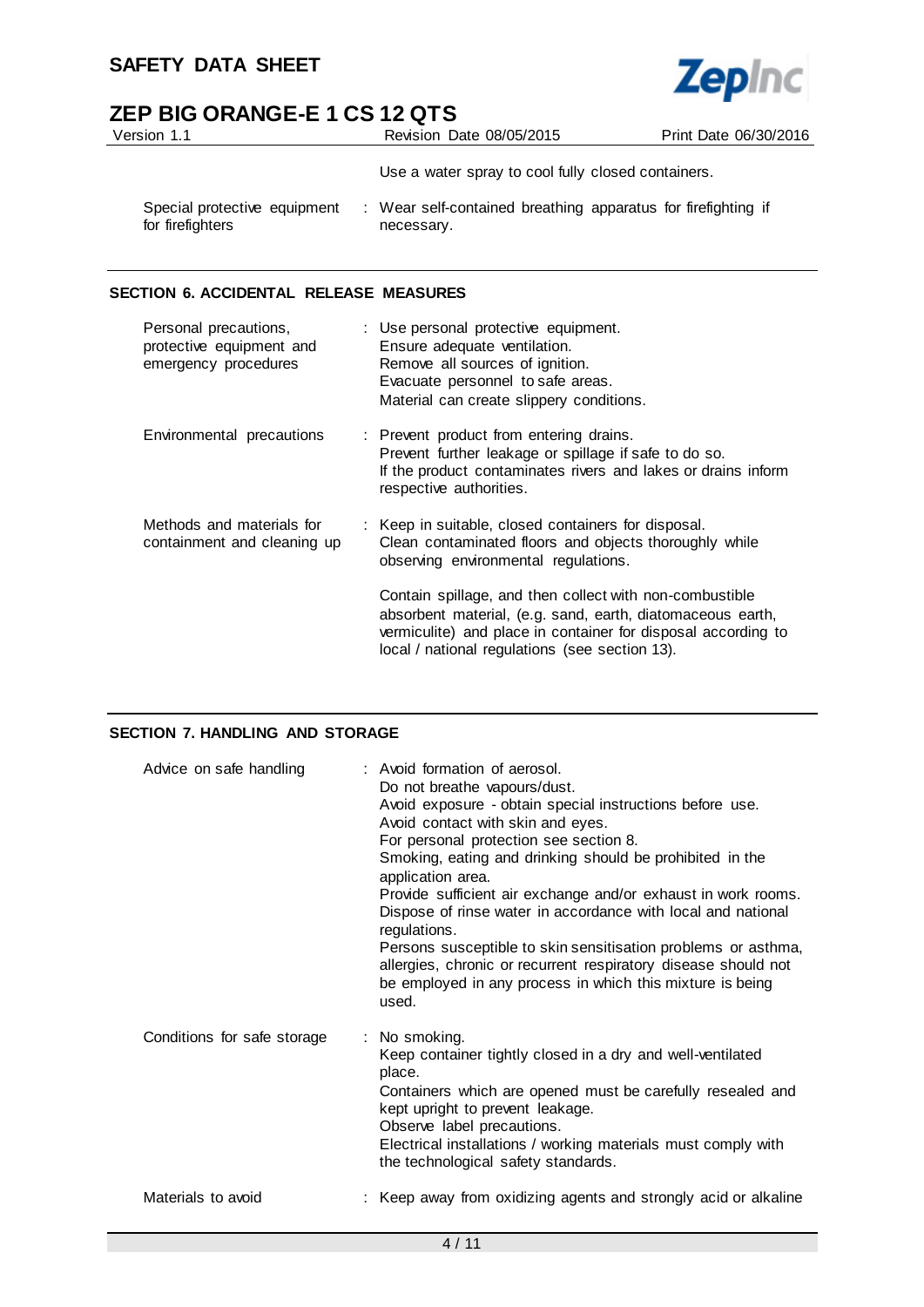

Version 1.1 Revision Date 08/05/2015 Print Date 06/30/2016

materials.

#### **SECTION 8. EXPOSURE CONTROLS/PERSONAL PROTECTION**

#### **Components with workplace control parameters**

| Components                                     | CAS-No.    | Value type<br>(Form of<br>exposure) | Control<br>parameters /<br>Permissible<br>concentration | <b>Basis</b>        |
|------------------------------------------------|------------|-------------------------------------|---------------------------------------------------------|---------------------|
| Distillates (petroleum),<br>hydrotreated light | 64742-47-8 | <b>TWA</b>                          | 500 ppm<br>$2,000$ mg/m3                                | OSHA <sub>Z-1</sub> |
|                                                |            | <b>TWA</b>                          | 400 ppm<br>1,600 mg/m3                                  | <b>OSHA PO</b>      |

#### **Personal protective equipment**

| Respiratory protection            | : No personal respiratory protective equipment normally<br>required.                                                                             |
|-----------------------------------|--------------------------------------------------------------------------------------------------------------------------------------------------|
| Hand protection<br><b>Remarks</b> | : The suitability for a specific workplace should be discussed<br>with the producers of the protective gloves.                                   |
| Eye protection                    | : Eye wash bottle with pure water<br>Tightly fitting safety goggles<br>Wear face-shield and protective suit for abnormal processing<br>problems. |
| Skin and body protection          | : Impervious clothing<br>Choose body protection according to the amount and<br>concentration of the dangerous substance at the work place.       |
| Protective measures               | : Wear suitable protective equipment.<br>When using do not eat, drink or smoke.                                                                  |
| Hygiene measures                  | : When using do not eat or drink.<br>When using do not smoke.<br>Wash hands before breaks and at the end of workday.                             |

#### **SECTION 9. PHYSICAL AND CHEMICAL PROPERTIES**

| Appearance                   | : liquid            |
|------------------------------|---------------------|
| Colour                       | : clear, orange     |
| Odour                        | strong              |
| Odour Threshold              | ∶ No data available |
| рH                           | $: 6.5 - 7.0$       |
| Melting point/freezing point | : No data available |
| Boiling point                | : 170 °C            |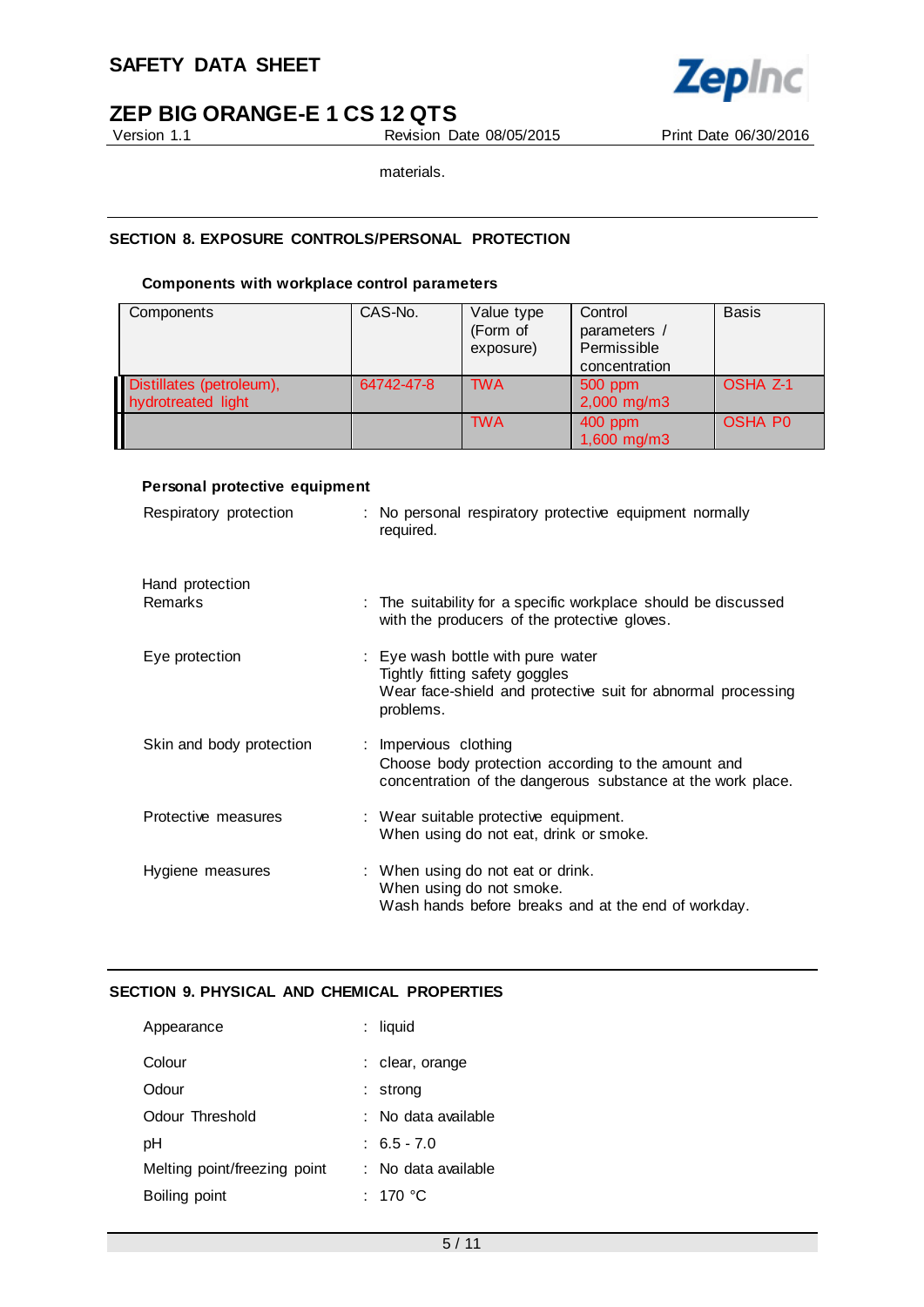

| Version 1.1                                | Revision Date 08/05/2015          | Print Date 06/30/2016 |
|--------------------------------------------|-----------------------------------|-----------------------|
| Flash point                                | : $62.8 °C$<br>Method: closed cup |                       |
| Evaporation rate                           | : No data available               |                       |
| Upper explosion limit                      | : No data available               |                       |
| Lower explosion limit                      | : No data available               |                       |
| Vapour pressure                            | : $1.333$ hPa                     |                       |
| Relative vapour density                    | : No data available               |                       |
| Density                                    | : $0.826$ g/cm3                   |                       |
| Solubility(ies)                            |                                   |                       |
| Water solubility                           | : emulsifiable                    |                       |
| Partition coefficient: n-<br>octanol/water | : No data available               |                       |
| Auto-ignition temperature                  | : not determined                  |                       |
| Thermal decomposition                      | : No data available               |                       |
| Viscosity                                  |                                   |                       |
| Viscosity, kinematic                       | : 5.3 mm2/s (20 $^{\circ}$ C)     |                       |

#### **SECTION 10. STABILITY AND REACTIVITY**

| Reactivity                            | : Stable                                       |
|---------------------------------------|------------------------------------------------|
| Chemical stability                    | : Stable under normal conditions.              |
| Possibility of hazardous<br>reactions | : Vapours may form explosive mixture with air. |
| Conditions to avoid                   | : Heat, flames and sparks.                     |
| Incompatible materials                | : Strong oxidizing agents                      |
| Hazardous decomposition<br>products   | : Carbon oxides                                |

#### **SECTION 11. TOXICOLOGICAL INFORMATION**

#### **Acute toxicity**

| <b>Product:</b>       |                                                                           |
|-----------------------|---------------------------------------------------------------------------|
| Acute oral toxicity   | : Acute toxicity estimate : $> 5,000$ mg/kg<br>Method: Calculation method |
| Acute dermal toxicity | : Acute toxicity estimate : $> 5,000$ mg/kg<br>Method: Calculation method |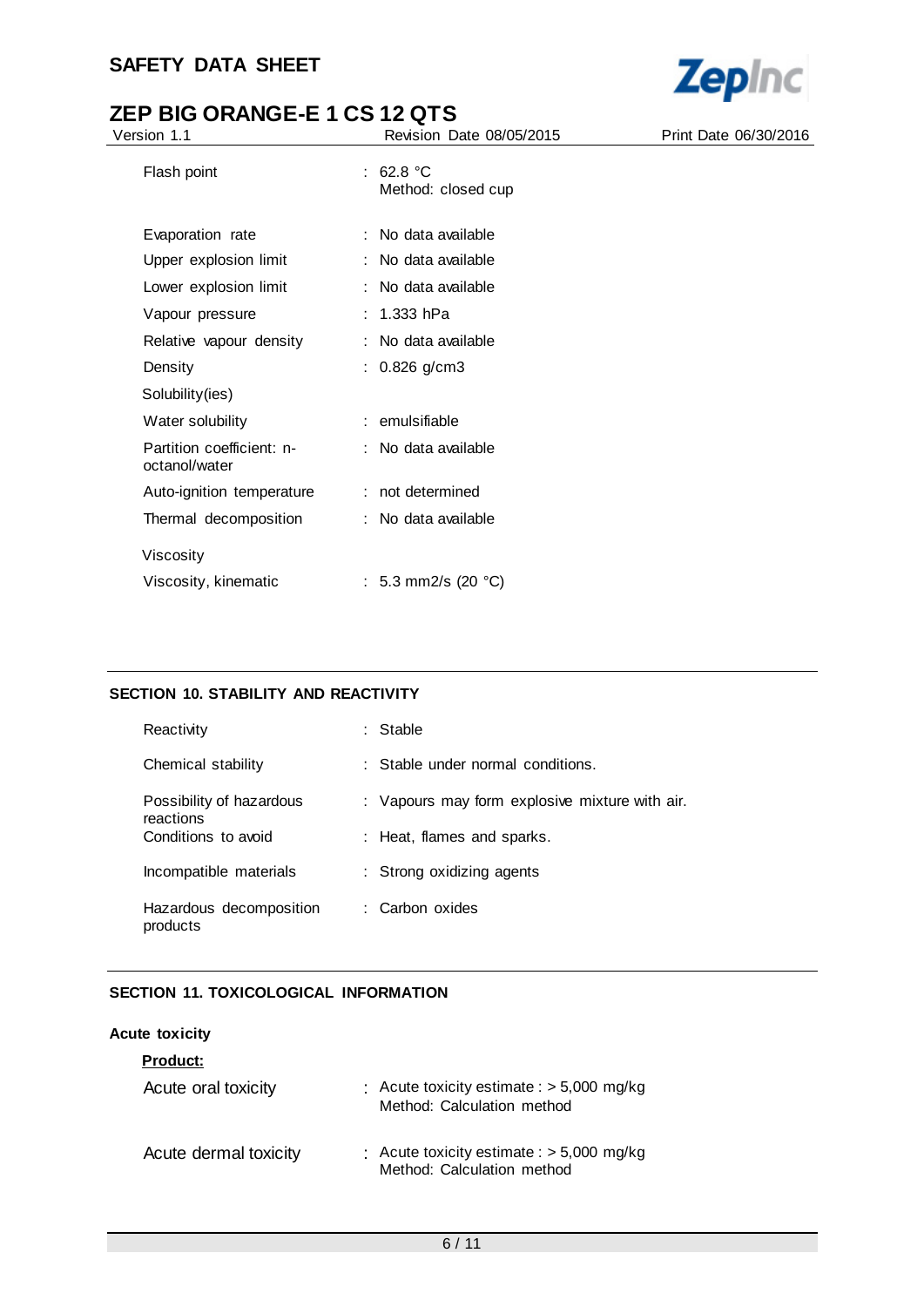

Version 1.1 Revision Date 08/05/2015 Print Date 06/30/2016

#### **Components:**

| Acute oral toxicity                  | LD50 Rat $> 5,000$ mg/kg                      |
|--------------------------------------|-----------------------------------------------|
| Acute inhalation toxicity            | $LC50$ Rat $> 4.6$ mg/l<br>Exposure time: 6 h |
| Acute dermal toxicity                | LD50 Rat $> 2,000$ mg/kg                      |
| 4-Nonylphenol branched, ethoxylated: |                                               |
| <b>Acute oral toxicity</b>           | LD50 Rat 5,000 mg/kg                          |
| Acute dermal toxicity                | LD50 Rabbit 2,573 mg/kg                       |

# **Skin corrosion/irritation**

#### **Product:**

Remarks: May cause skin irritation and/or dermatitis.

#### **Serious eye damage/eye irritation**

#### **Product:**

Remarks: May irritate eyes.

Remarks: May cause irreversible eye damage.

#### **Respiratory or skin sensitisation**

#### **Product:**

Remarks: Causes sensitisation.

#### **Germ cell mutagenicity**

No data available

#### **Carcinogenicity**

No data available

#### **Reproductive toxicity**

#### No data available

**Distillates (petroleum), hydrotreated light: Citrus, ext.: 4-Nonylphenol branched, ethoxylated: Nonylphenol, ethoxylated:**

#### **STOT - single exposure**

No data available

#### **STOT - repeated exposure**

No data available

**Aspiration toxicity**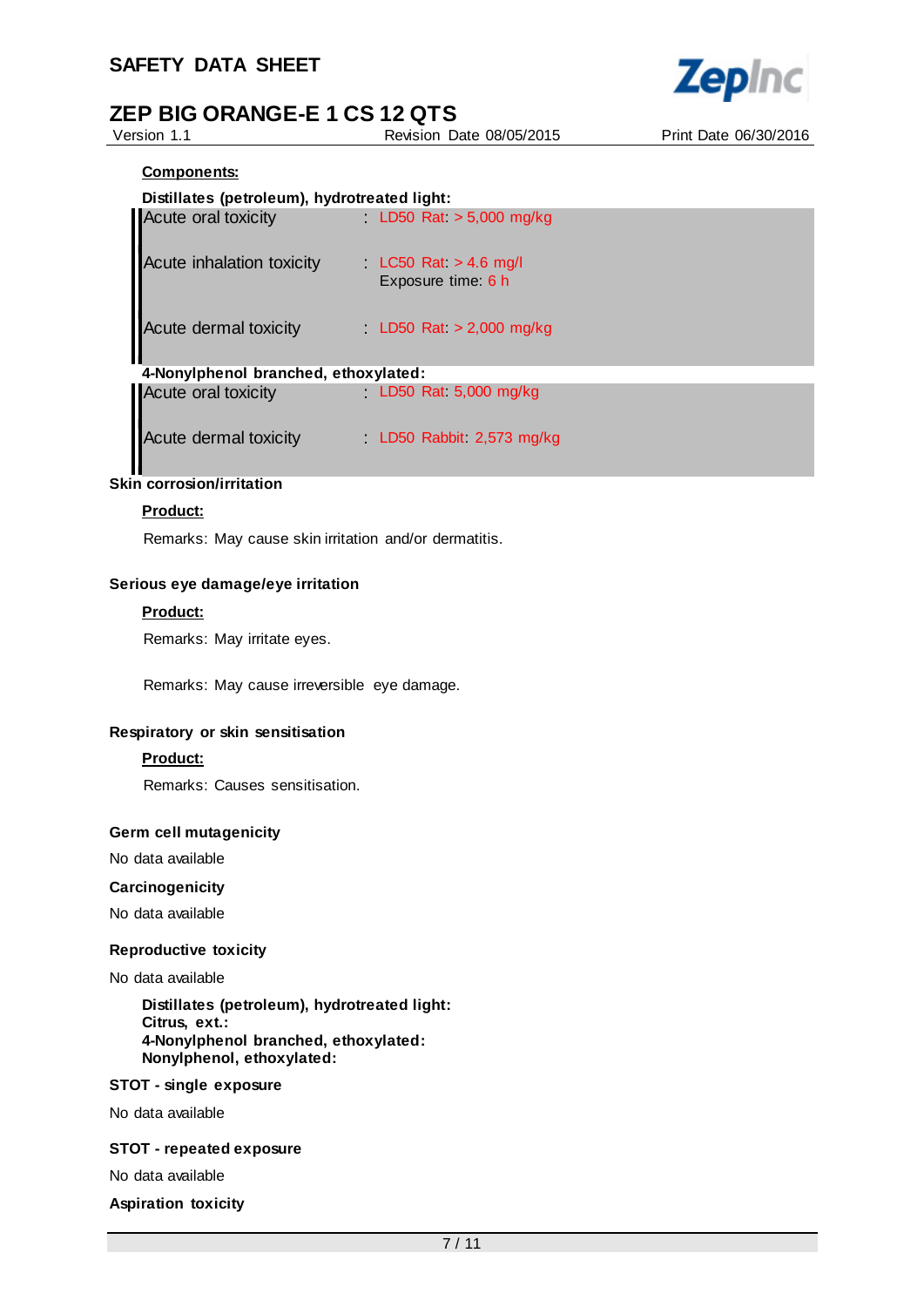## **SAFETY DATA SHEET**



Version 1.1 Revision Date 08/05/2015 Print Date 06/30/2016



No data available

#### **Further information**

#### **Product:**

Remarks: Solvents may degrease the skin.

#### **Components:**

#### **Distillates (petroleum), hydrotreated light:** Remarks: No data available

#### **SECTION 12. ECOLOGICAL INFORMATION**

#### **Ecotoxicity**

No data available

#### **Persistence and degradability**

No data available **Bioaccumulative potential**

#### **Product:**

|                                      | Partition coefficient: n-<br>octanol/water                          | : Remarks: No data available                                                                                                                                                   |
|--------------------------------------|---------------------------------------------------------------------|--------------------------------------------------------------------------------------------------------------------------------------------------------------------------------|
| <b>Mobility in soil</b>              |                                                                     |                                                                                                                                                                                |
| No data available                    |                                                                     |                                                                                                                                                                                |
|                                      | Other adverse effects                                               |                                                                                                                                                                                |
| No data available<br><u>Product:</u> |                                                                     |                                                                                                                                                                                |
|                                      | Regulation                                                          | 40 CFR Protection of Environment; Part 82 Protection of<br>Stratospheric Ozone - CAA Section 602 Class I<br>Substances                                                         |
|                                      | <b>Remarks</b>                                                      | This product neither contains, nor was manufactured<br>with a Class I or Class II ODS as defined by the U.S.<br>Clean Air Act Section 602 (40 CFR 82, Subpt. A, App.A<br>+ B). |
|                                      | Additional ecological<br>information                                | : An environmental hazard cannot be excluded in the<br>event of unprofessional handling or disposal., Very toxic<br>to aquatic life.                                           |
|                                      | <b>Components:</b><br>Distillates (petroleum), hydrotreated light : |                                                                                                                                                                                |

| Additional ecological | No data available |  |
|-----------------------|-------------------|--|
| information           |                   |  |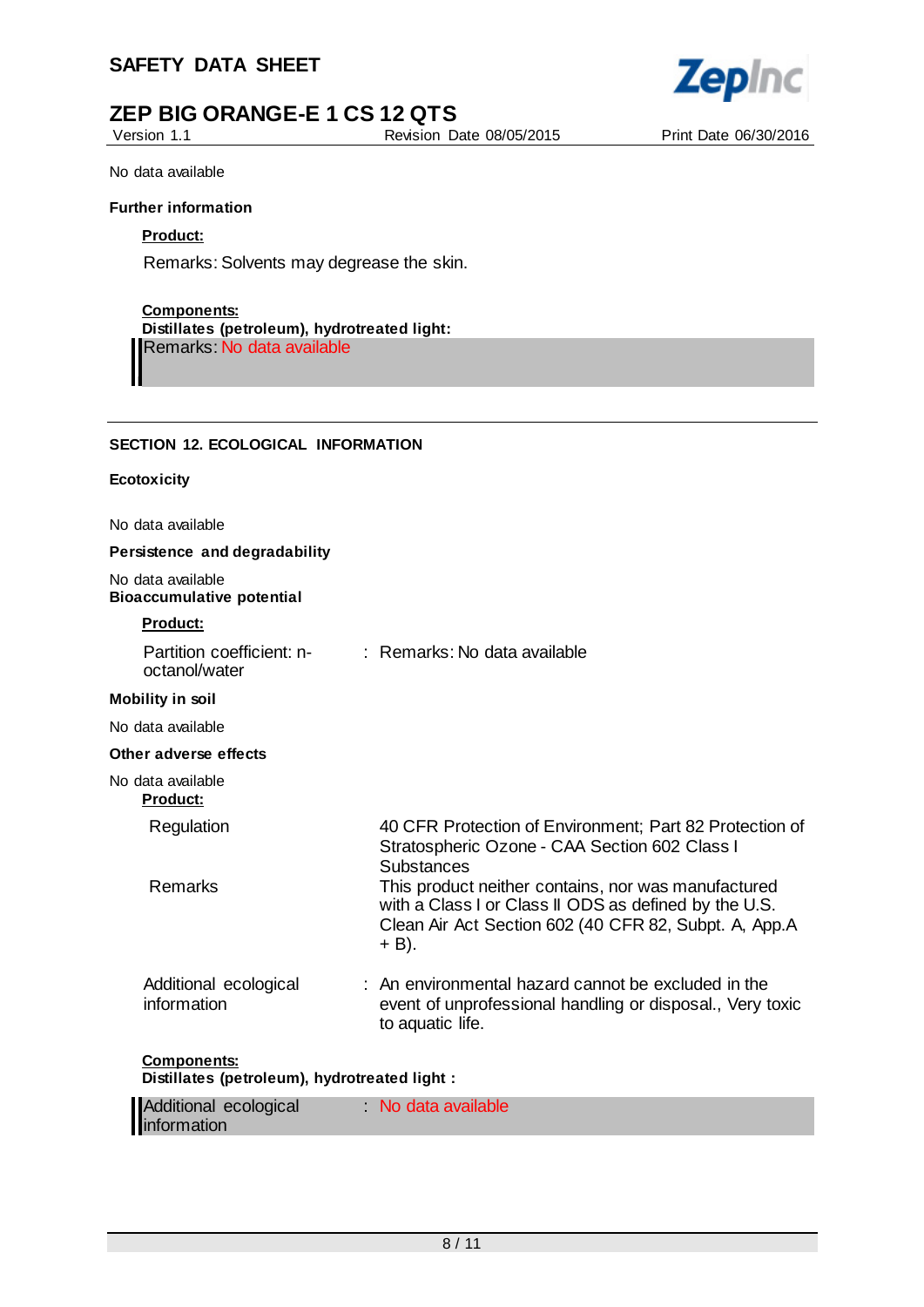

Version 1.1 Revision Date 08/05/2015 Print Date 06/30/2016

**Zepinc** 

#### **SECTION 13. DISPOSAL CONSIDERATIONS**

| Disposal methods       |                                                                                                                                                                        |
|------------------------|------------------------------------------------------------------------------------------------------------------------------------------------------------------------|
| Waste from residues    | : Dispose of in accordance with local regulations.                                                                                                                     |
|                        | The product should not be allowed to enter drains, water<br>courses or the soil.<br>Do not contaminate ponds, waterways or ditches with<br>chemical or used container. |
| Contaminated packaging | : Empty remaining contents.<br>Dispose of as unused product.<br>Do not re-use empty containers.<br>Do not burn, or use a cutting torch on, the empty drum.             |

#### **SECTION 14. TRANSPORT INFORMATION**

Transportation Regulation: 49 CFR (USA): NOT REGULATED AS DANGEROUS GOODS OR HAZARDOUS MATERIAL

Transportation Regulation: IMDG (Vessel): NOT REGULATED AS DANGEROUS GOODS OR HAZARDOUS MATERIAL

Transportation Regulation: IATA (Cargo Air): NOT REGULATED AS DANGEROUS GOODS OR HAZARDOUS MATERIAL

Transportation Regulation: IATA (Passenger Air): NOT REGULATED AS DANGEROUS GOODS OR HAZARDOUS MATERIAL

Transportation Regulation: TDG (Canada): NOT REGULATED AS DANGEROUS GOODS OR HAZARDOUS MATERIAL

SECTION 15. REGULATORY INFORMATION

#### **EPCRA - Emergency Planning and Community Right-to-Know Act**

#### **CERCLA Reportable Quantity**

This material does not contain any components with a CERCLA RQ.

#### **SARA 304 Extremely Hazardous Substances Reportable Quantity**

This material does not contain any components with a section 304 EHS RQ.

**SARA 311/312 Hazards** : Fire Hazard

Acute Health Hazard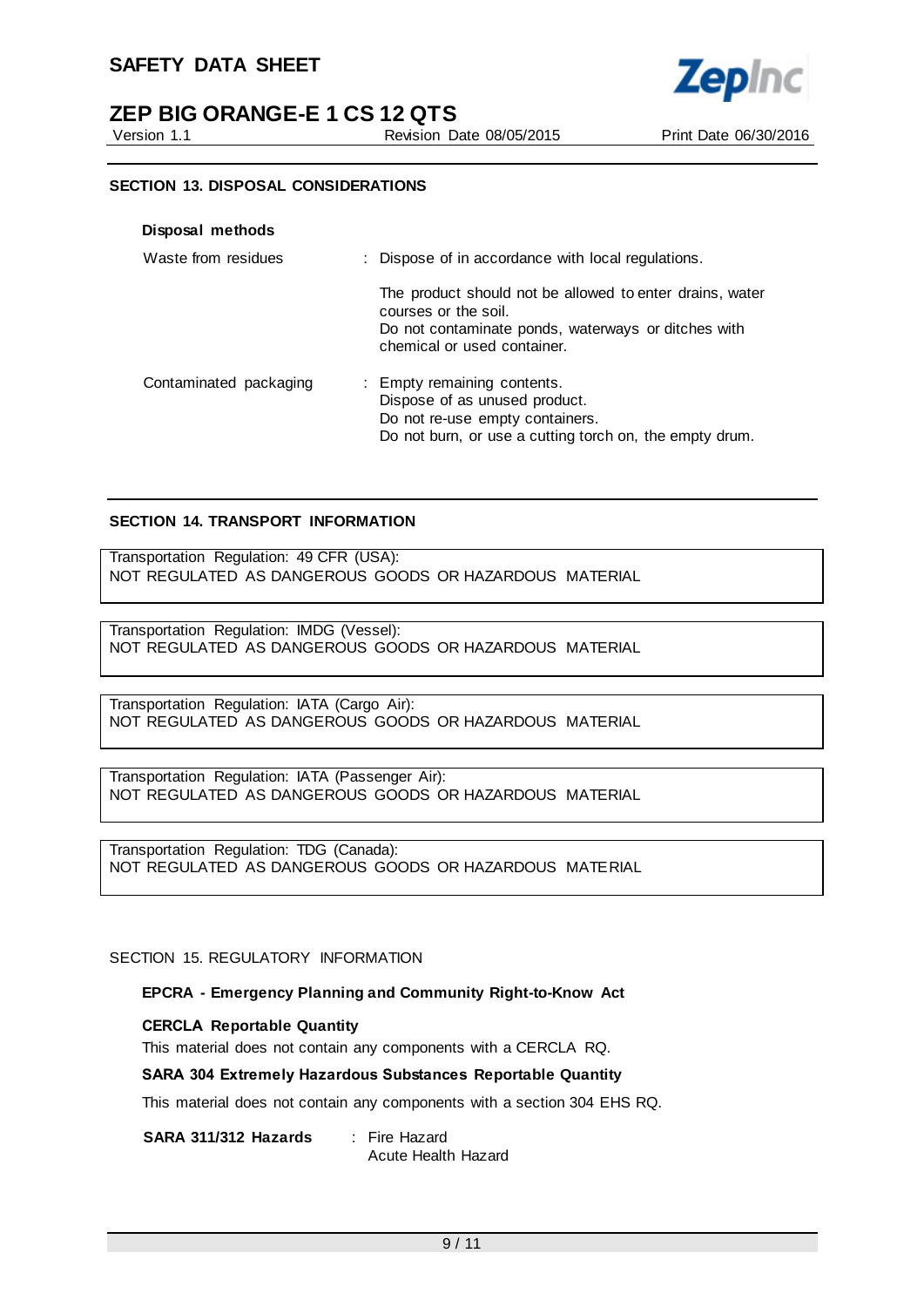

| ZEP BIG ORANGE-E 1 CS 12 QTS |                                                                                                                                                                                           |                       |
|------------------------------|-------------------------------------------------------------------------------------------------------------------------------------------------------------------------------------------|-----------------------|
| Version 1.1                  | Revision Date 08/05/2015                                                                                                                                                                  | Print Date 06/30/2016 |
| <b>SARA 302</b>              | : No chemicals in this material are subject to the reporting<br>requirements of SARA Title III, Section 302.                                                                              |                       |
| <b>SARA 313</b>              | : This material does not contain any chemical components with<br>known CAS numbers that exceed the threshold (De Minimis)<br>reporting levels established by SARA Title III, Section 313. |                       |
| <b>California Prop 65</b>    | This product does not contain any chemicals known to State of<br>California to cause cancer, birth defects, or any other<br>reproductive harm.                                            |                       |
|                              | The components of this product are reported in the following inventories:                                                                                                                 |                       |
| TSCA                         | On TSCA Inventory                                                                                                                                                                         |                       |

| <b>TSCA</b>  | On TSCA Inventory                                      |
|--------------|--------------------------------------------------------|
| <b>DSL</b>   | All components of this product are on the Canadian DSL |
| <b>AICS</b>  | Not in compliance with the inventory                   |
| <b>NZIoC</b> | Not in compliance with the inventory                   |
| <b>PICCS</b> | Not in compliance with the inventory                   |
| <b>IECSC</b> | Not in compliance with the inventory                   |
|              |                                                        |

#### **Inventory Acronym and Validity Area Legend:**

AICS (Australia), DSL (Canada), IECSC (China), REACH (European Union), ENCS (Japan), ISHL (Japan), KECI (Korea), NZIoC (New Zealand), PICCS (Philippines), TCSI (Taiwan), TSCA (USA)

#### **SECTION 16. OTHER INFORMATION**



OSHA GHS Label Information:

| Hazard pictograms        |                                                                                                                                                                         |
|--------------------------|-------------------------------------------------------------------------------------------------------------------------------------------------------------------------|
| Signal w ord             | Danger:                                                                                                                                                                 |
| <b>Hazard statements</b> | Combustible liquid. May be fatal if sw allowed and enters airways. Causes skin irritation.<br>May cause an allergic skin reaction. Causes serious eye irritation.       |
| Precautionary statements |                                                                                                                                                                         |
|                          | Prevention: Keep aw ay from heat/sparks/open flames/hot surfaces. No smoking. Avoid<br>breathing dust/fume/gas/mist/vapours/spray. Wash skin thoroughly after handling. |